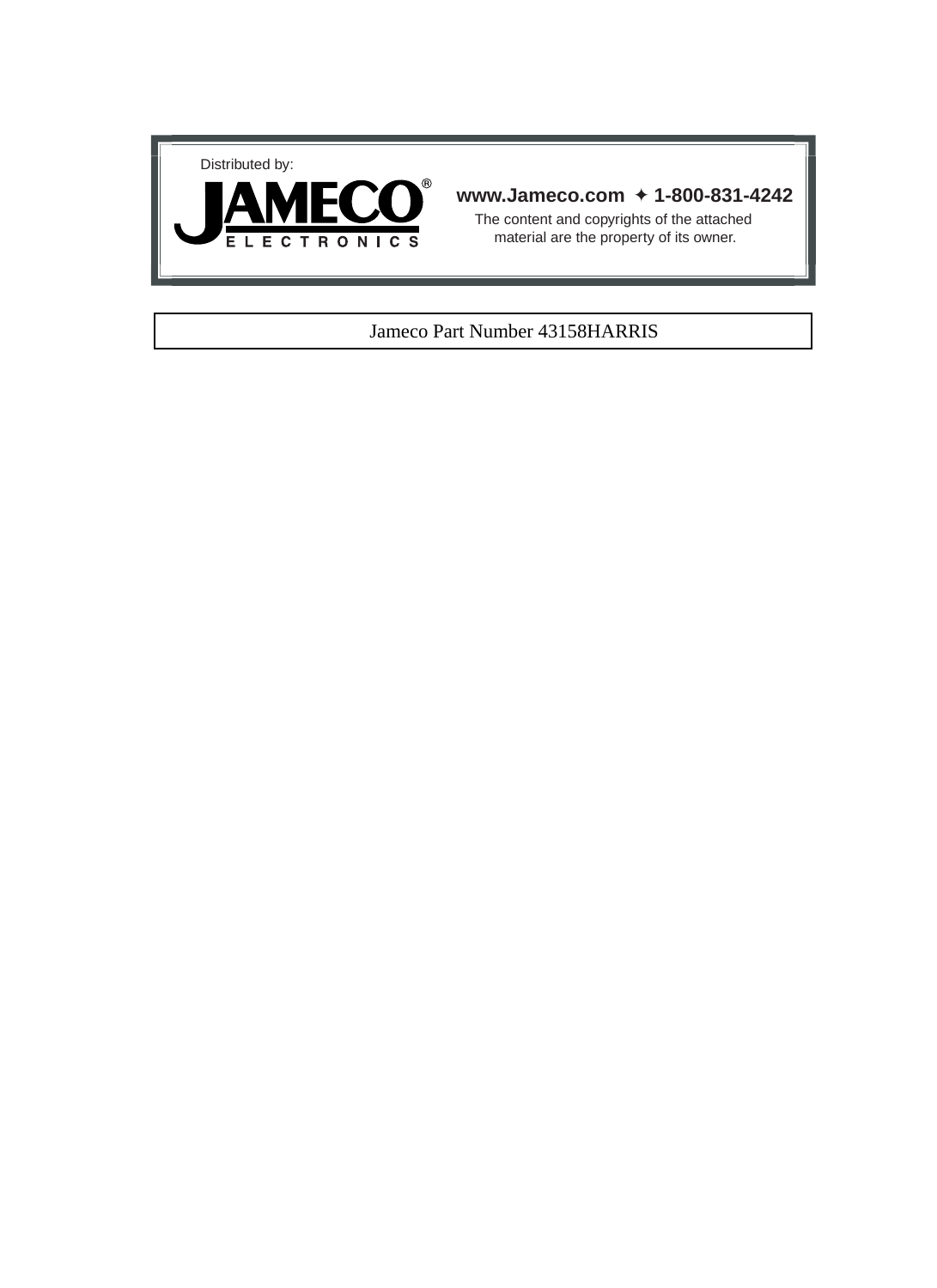

# **HD-6402/883**

# **CMOS Universal Asynchronous Receiver Transmitter (UART)**

March 1997

## **Features**

- **This Circuit is Processed in Accordance to MIL-STD-883 and is Fully Conformant Under the Provisions of Paragraph 1.2.1.**
- **8.0MHz Operating Frequency (HD-6402/883B)**
- **2.0MHz Operating Frequency (HD-6402/883R)**
- **Low Power CMOS Design**
- **Programmable Word Length, Stop Bits and Parity**
- **Automatic Data Formatting and Status Generation**
- **Compatible with Industry Standard UARTs**
- **Single +5V Power Supply**
- **CMOS/TTL Compatible Inputs**

## **Ordering Information**

## **Description**

The HD-6402/883 is a CMOS UART for interfacing computers or microprocessors to an asynchronous serial data channel. The receiver converts serial start, data, parity and stop bits. The transmitter converts parallel data into serial form and automatically adds start, parity and stop bits. The data word length can be 5, 6, 7 or 8 bits. Parity may be odd or even. Parity checking and generation can be inhibited. The stop bits may be one or two or one and one-half when transmitting 5-bit code.

The HD-6402/883 can be used in a wide range of applications including modems, printers, peripherals and remote data acquisition systems. Utilizing the Harris advanced scaled SAJI IV CMOS process permits operation clock frequencies up to 8.0MHz (500K Baud). Power requirements, by comparison, are reduced from 300mW to 10mW. Status logic increases flexibility and simplifies the user interface.

| <b>PACKAGE</b>                                                   | <b>TEMPERATURE RANGE</b>            | $2MHz = 125K$ BAUD | $8MHz = 500K$ BAUD | PKG. NO. |
|------------------------------------------------------------------|-------------------------------------|--------------------|--------------------|----------|
| CERDIP                                                           | $-55^{\circ}$ C to $+125^{\circ}$ C | HD1-6402R/883      | HD1-6402B/883      | F40.6    |
| $\mathbf{D}$ $\mathbf{L}$ $\mathbf{L}$ $\mathbf{L}$ $\mathbf{L}$ |                                     |                    |                    |          |

### **Pinout**

|                                                                                                                                                                                                          | HD-6402/883 (CERDIP)<br><b>TOP VIEW</b>                                                                                                                                                                                  |                                                                                                                                                                                                                                                                                                                                                   |
|----------------------------------------------------------------------------------------------------------------------------------------------------------------------------------------------------------|--------------------------------------------------------------------------------------------------------------------------------------------------------------------------------------------------------------------------|---------------------------------------------------------------------------------------------------------------------------------------------------------------------------------------------------------------------------------------------------------------------------------------------------------------------------------------------------|
| VCC<br>NC<br><b>GND</b><br><b>RRD</b><br>RBR8<br>RBR7<br>RBR6<br>RBR5<br>RBR4<br>RBR3<br>RBR <sub>2</sub><br>RBR1<br>PE<br><b>FE</b><br>OE<br><b>SFD</b><br><b>RRC</b><br><b>DRR</b><br>DR<br><b>RRI</b> | $\overline{1}$<br>$\overline{2}$<br>$\overline{\mathbf{3}}$<br>$\overline{4}$<br>5<br>$\overline{6}$<br>7<br>$\overline{\mathbf{8}}$<br>$\overline{9}$<br>10<br>11<br>12<br>13<br>14<br>15<br>16<br>17<br>18<br>19<br>20 | 40<br><b>TRC</b><br>39<br>EPE<br>38<br>CLS1<br>37<br>CLS <sub>2</sub><br>36<br>SBS<br>35<br>PI<br>34<br>CRL<br>33<br>TBR8<br>32<br>TBR7<br>31<br>TBR6<br>30<br>TBR <sub>5</sub><br>29<br>TBR4<br>28<br>TBR3<br>27<br>TBR <sub>2</sub><br>26<br>TBR1<br>25<br><b>TRO</b><br>24<br><b>TRE</b><br><b>TBRL</b><br>23<br><b>TBRE</b><br>22<br>MR<br>21 |
|                                                                                                                                                                                                          |                                                                                                                                                                                                                          |                                                                                                                                                                                                                                                                                                                                                   |

CAUTION: These devices are sensitive to electrostatic discharge. Users should follow proper IC Handling Procedures. Copyright © Harris Corporation 1997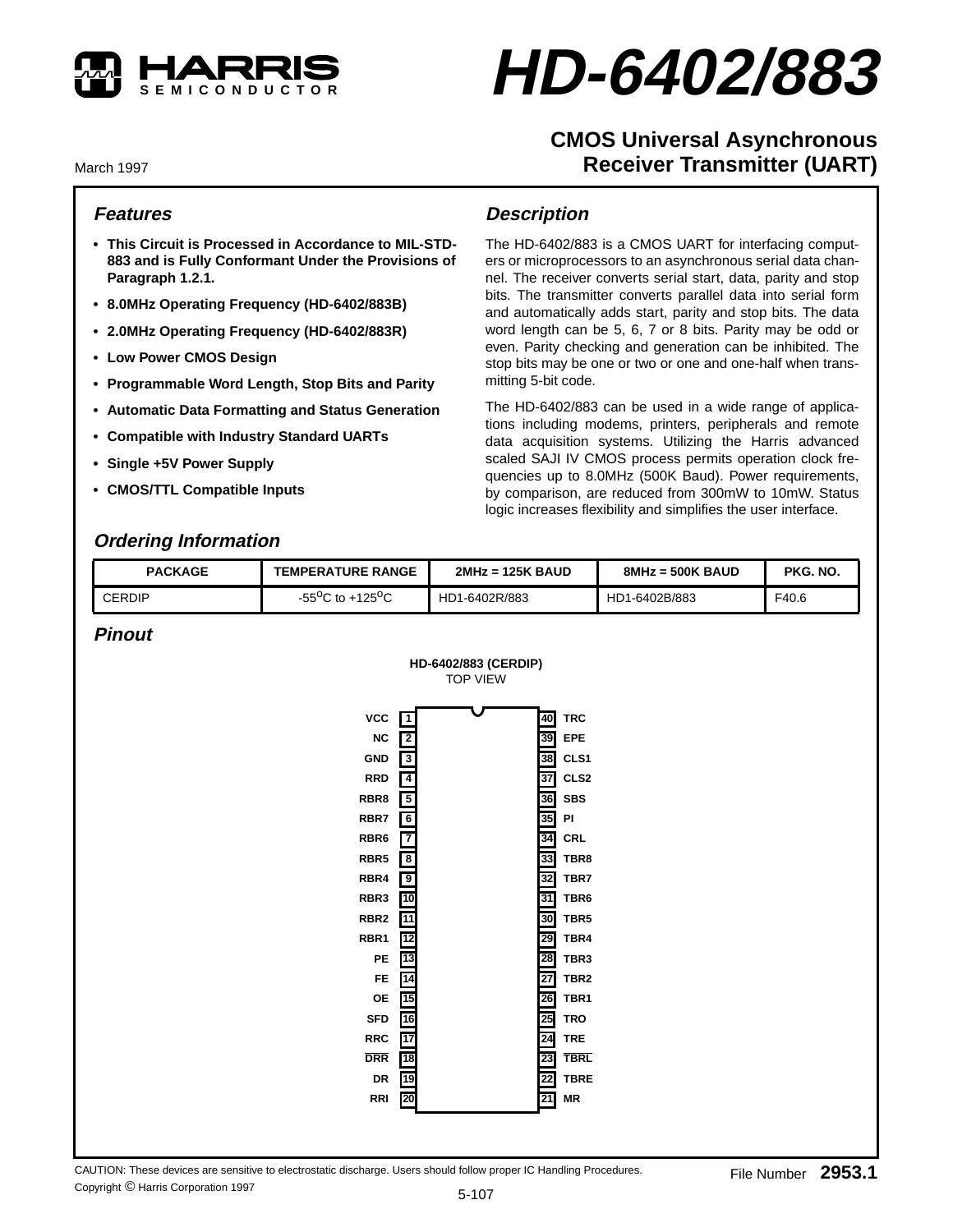## **Control Definition**

| <b>CONTROL WORD</b> |                  |              |              |              | <b>CHARACTER FORMAT</b> |                    |                   |                  |
|---------------------|------------------|--------------|--------------|--------------|-------------------------|--------------------|-------------------|------------------|
| CLS <sub>2</sub>    | CLS <sub>1</sub> | <b>PI</b>    | EPE          | <b>SBS</b>   | <b>START BIT</b>        | <b>DATA BITS</b> I | <b>PARITY BIT</b> | <b>STOP BITS</b> |
| $\mathbf 0$         | $\Omega$         | $\mathbf 0$  | $\Omega$     | $\mathbf 0$  | $\mathbf{1}$            | 5                  | <b>ODD</b>        | $\mathbf{1}$     |
| $\mathbf 0$         | $\mathbf 0$      | $\mathbf 0$  | $\mathbf 0$  | $\mathbf{1}$ | $\mathbf{1}$            | 5                  | <b>ODD</b>        | 1.5              |
| $\mathbf 0$         | $\mathbf 0$      | $\mathbf 0$  | $\mathbf{1}$ | $\mathbf 0$  | $\mathbf{1}$            | 5                  | <b>EVEN</b>       | $\mathbf{1}$     |
| $\mathbf 0$         | $\Omega$         | $\mathbf 0$  | $\mathbf{1}$ | $\mathbf{1}$ | $\mathbf{1}$            | 5                  | <b>EVEN</b>       | 1.5              |
| $\mathbf 0$         | $\mathbf 0$      | $\mathbf{1}$ | $\sf X$      | $\mathbf 0$  | $\mathbf{1}$            | 5                  | <b>NONE</b>       | $\mathbf{1}$     |
| $\mathbf 0$         | $\mathbf 0$      | $\mathbf{1}$ | X            | $\mathbf{1}$ | 1                       | 5                  | <b>NONE</b>       | 1.5              |
| $\mathbf 0$         | $\mathbf{1}$     | 0            | 0            | 0            | 1                       | 6                  | <b>ODD</b>        | $\mathbf{1}$     |
| $\mathbf 0$         | $\mathbf{1}$     | $\mathbf 0$  | $\Omega$     | $\mathbf{1}$ | $\mathbf{1}$            | 6                  | <b>ODD</b>        | $\overline{2}$   |
| $\mathbf 0$         | $\mathbf{1}$     | $\mathbf{0}$ | $\mathbf{1}$ | $\mathbf 0$  | $\mathbf{1}$            | 6                  | <b>EVEN</b>       | $\mathbf{1}$     |
| $\mathbf 0$         | $\mathbf{1}$     | 0            | $\mathbf{1}$ | $\mathbf{1}$ | $\mathbf{1}$            | 6                  | <b>EVEN</b>       | $\overline{2}$   |
| $\mathbf 0$         | $\mathbf{1}$     | $\mathbf{1}$ | $\times$     | 0            | 1                       | 6                  | <b>NONE</b>       | $\mathbf{1}$     |
| $\Omega$            | $\mathbf{1}$     | $\mathbf{1}$ | X            | $\mathbf{1}$ | $\mathbf{1}$            | 6                  | <b>NONE</b>       | 2                |
| $\mathbf{1}$        | $\mathbf 0$      | 0            | 0            | $\mathbf 0$  | $\mathbf{1}$            | $\overline{7}$     | <b>ODD</b>        | $\mathbf{1}$     |
| 1                   | $\mathbf 0$      | $\mathbf 0$  | $\mathbf 0$  | $\mathbf{1}$ | $\mathbf{1}$            | $\overline{7}$     | <b>ODD</b>        | $\overline{2}$   |
| $\mathbf{1}$        | $\Omega$         | $\Omega$     | $\mathbf{1}$ | $\Omega$     | $\mathbf{1}$            | $\overline{7}$     | <b>EVEN</b>       | $\mathbf{1}$     |
| $\mathbf{1}$        | $\Omega$         | $\Omega$     | $\mathbf{1}$ | $\mathbf{1}$ | $\mathbf{1}$            | $\overline{7}$     | <b>EVEN</b>       | 2                |
| 1                   | $\mathbf 0$      | $\mathbf{1}$ | $\times$     | $\mathbf 0$  | $\mathbf{1}$            | $\overline{7}$     | <b>NONE</b>       | $\mathbf{1}$     |
| 1                   | $\mathbf 0$      | $\mathbf{1}$ | X            | $\mathbf{1}$ | 1                       | $\overline{7}$     | <b>NONE</b>       | 2                |
| 1                   | 1                | $\mathbf 0$  | 0            | 0            | 1                       | 8                  | <b>ODD</b>        | $\mathbf{1}$     |
| 1                   | 1                | $\Omega$     | $\Omega$     | $\mathbf{1}$ | $\mathbf{1}$            | 8                  | <b>ODD</b>        | $\overline{2}$   |
| $\mathbf{1}$        | $\mathbf{1}$     | $\mathbf{0}$ | $\mathbf{1}$ | $\mathbf 0$  | $\mathbf{1}$            | 8                  | <b>EVEN</b>       | $\mathbf{1}$     |
| $\mathbf{1}$        | 1                | $\mathbf 0$  | $\mathbf{1}$ | $\mathbf{1}$ | $\mathbf{1}$            | 8                  | <b>EVEN</b>       | $\overline{2}$   |
| 1                   | $\mathbf{1}$     | $\mathbf{1}$ | $\times$     | 0            | 1                       | 8                  | <b>NONE</b>       | $\mathbf{1}$     |
| $\mathbf{1}$        | $\mathbf{1}$     | $\mathbf{1}$ | $\mathsf{x}$ | $\mathbf{1}$ | $\mathbf{1}$            | 8                  | <b>NONE</b>       | 2                |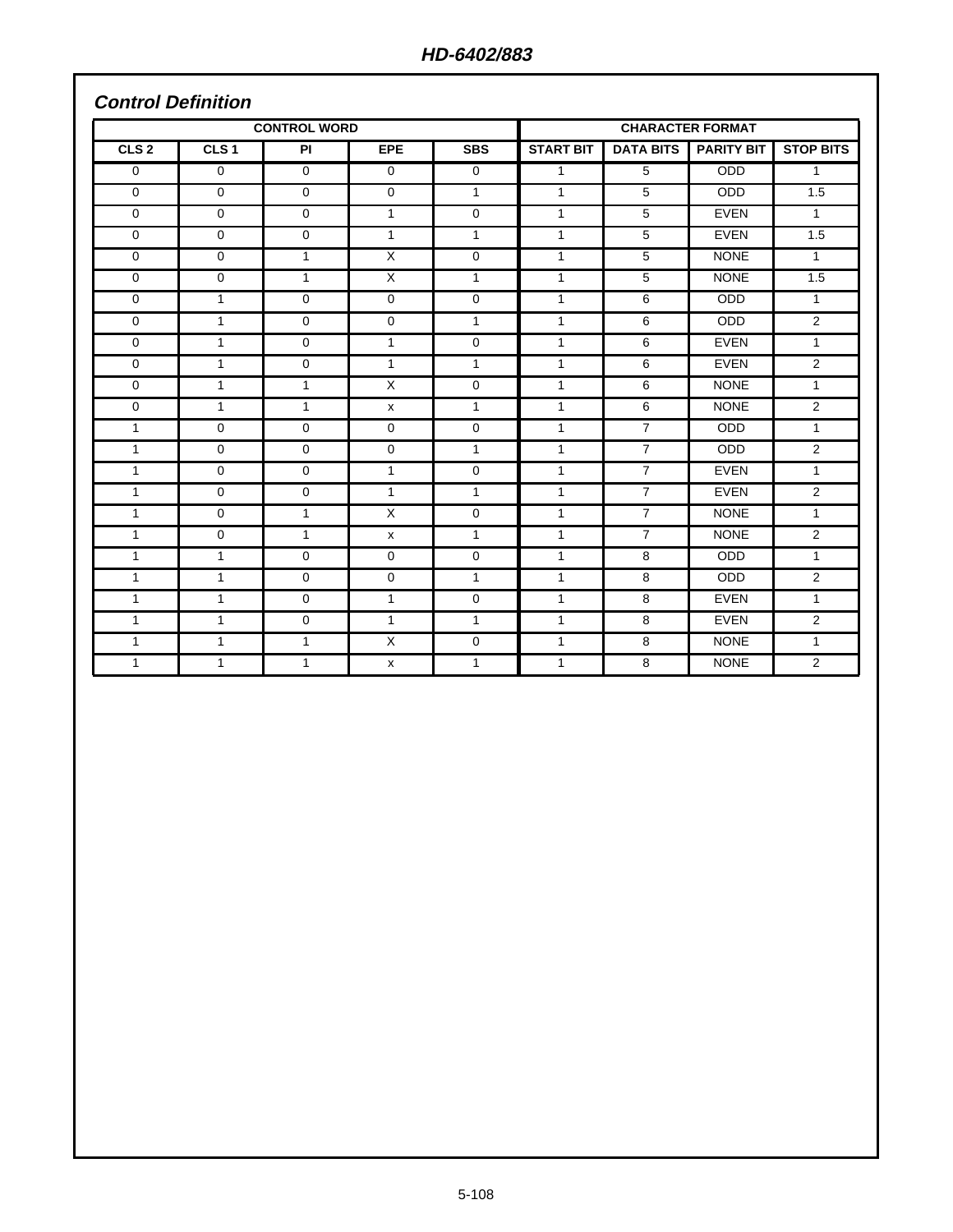## **HD-6402/883**

| <b>Absolute Maximum Ratings</b>                                                                                                                                                                                                                                                                         | <b>Thermal Information</b>                          |             |                                 |
|---------------------------------------------------------------------------------------------------------------------------------------------------------------------------------------------------------------------------------------------------------------------------------------------------------|-----------------------------------------------------|-------------|---------------------------------|
| Input, Output or I/O Voltage Applied. GND -0.5V to V <sub>CC</sub> +0.5V<br>Storage Temperature Range $\ldots \ldots \ldots \ldots \ldots \ldots$ -65 <sup>o</sup> C to +150 <sup>o</sup> C<br>Lead Temperature (Soldering 10s) +300 <sup>o</sup> C<br>Typical Derating Factor1mA/MHz Increase in ICCOP | <b>Thermal Resistance</b><br>CERDIP Package  50°C/W | $\theta$ JA | $\theta$ JC<br>$12^{\circ}$ C/W |
| CAUTION: Stresses above those listed in "Absolute Maximum Ratings" may cause permanent damage to the device. This is a stress only rating and operation<br>of the device at these or any other conditions above those indicated in the operational sections of this specification is not implied.       |                                                     |             |                                 |
| <b>Operating Conditions</b>                                                                                                                                                                                                                                                                             |                                                     |             |                                 |

## **Operating Conditions**

Operating Voltage Range . . . . . . . . . . . . . . . . . . . . . +4.5V to +5.5V Operating Temperature Range . . . . . . . . . . . . . . . .-55oC to +125oC

#### **TABLE 1. HD-6402/883 D.C. ELECTRICAL PERFORMANCE SPECIFICATIONS**

Device Guaranteed and 100% Tested

|                               |               |                                                       | <b>GROUP A</b>   |                                            | <b>LIMITS</b>        |            |              |
|-------------------------------|---------------|-------------------------------------------------------|------------------|--------------------------------------------|----------------------|------------|--------------|
| <b>D.C. PARAMETER</b>         | <b>SYMBOL</b> | <b>CONDITIONS</b>                                     | <b>SUBGROUPS</b> | <b>TEMPERATURE</b>                         | <b>MIN</b>           | <b>MAX</b> | <b>UNITS</b> |
| Logical "1" Input Voltage     | <b>VIH</b>    | $VCC = 5.5V$                                          | 1, 2, 3          | $-55^{\circ}C \leq T_A \leq +125^{\circ}C$ | 2.3                  |            | $\vee$       |
| Logical "0" Input Voltage     | <b>VIL</b>    | $VCC = 4.5V$                                          | 1, 2, 3          | $-55^{\circ}C \leq T_A \leq +125^{\circ}C$ |                      | 0.8        | $\vee$       |
| Input Leakage Current         | <b>IID</b>    | $VIN = GND$ or $VCC$ ,<br>$VCC = 5.5V$                | 1, 2, 3          | $-55^{\circ}C \leq T_A \leq +125^{\circ}C$ | $-1.0$               | 1.0        | μA           |
| Logical "1" Output Voltage    | <b>VOH</b>    | $IOH = -2.5mA$ ,<br>$VCC = 4.5V$ (Note 1)             | 1, 2, 3          | $-55^{\circ}C \leq T_A \leq +125^{\circ}C$ | 3.0                  |            | $\vee$       |
| Logical "1" Output Voltage    | <b>VOH</b>    | $IOH = -100uA$<br>$VCC = 4.5V$ (Note 1)               | 1, 2, 3          | $-55^{\circ}C \leq T_A \leq +125^{\circ}C$ | <b>VCC</b><br>$-0.4$ |            | V            |
| Logical "0" Output Voltage    | <b>VOL</b>    | $1OL = +2.5mA$<br>$VCC = 4.5V$ (Note 1)               | 1, 2, 3          | $-55^{\circ}C \leq T_A \leq +125^{\circ}C$ |                      | 0.4        | $\vee$       |
| Output Leakage Current        | IO            | $VO = GND$ or $VCC$ .<br>$VCC = 5.5V$                 | 1, 2, 3          | $-55^{\circ}C \leq T_A \leq +125^{\circ}C$ | $-1.0$               | 1.0        | μA           |
| <b>Standby Supply Current</b> | <b>ICCSB</b>  | $VIN = GND$ or $VCC$ :<br>$VCC = 5.5V$<br>Output Open | 1, 2, 3          | $-55^{\circ}C \leq T_A \leq +125^{\circ}C$ |                      | 100        | μA           |

#### **TABLE 2. HD-6402/883 A.C. ELECTRICAL PERFORMANCE SPECIFICATIONS**

Device Guaranteed and 100% Tested

| A.C.                            |               | (NOTE 1)          | <b>GROUP A</b>   |                                                                  |            | <b>LIMITS</b><br>HD-6402/883R |            | <b>LIMITS</b><br>HD-6402/883B |              |
|---------------------------------|---------------|-------------------|------------------|------------------------------------------------------------------|------------|-------------------------------|------------|-------------------------------|--------------|
| <b>PARAMETER</b>                | <b>SYMBOL</b> | <b>CONDITIONS</b> | <b>SUBGROUPS</b> | <b>TEMPERATURE</b>                                               | <b>MIN</b> | <b>MAX</b>                    | <b>MIN</b> | <b>MAX</b>                    | <b>UNITS</b> |
| <b>Clock Frequency</b>          | $(1)$ fCLOCK  | $VCC = 4.5V$      | 9, 10, 11        | $-55^{\circ}$ C $\leq$ T <sub>A</sub> $\leq$ +125 <sup>o</sup> C | ٠          | 2.0                           | ۰          | 8.0                           | <b>MHz</b>   |
| Pulse Widths,<br>CRL, DRR, TBRL | $(2)$ tPW     | $CL = 50pF$       | 9, 10, 11        | $-55^{\circ}$ C $\leq$ T <sub>A</sub> $\leq$ +125 <sup>o</sup> C | 150        |                               | 75         |                               | ns           |
| Pulse Width MR                  | $(3)$ tMR     |                   | 9, 10, 11        | $-55^{\circ}$ C $\leq$ T <sub>A</sub> $\leq$ +125 <sup>o</sup> C | 150        |                               | 150        |                               | ns           |
| Input Data Setup<br>Time        | $(4)$ tSET    |                   | 9, 10, 11        | $-55^{\circ}$ C $\leq$ T <sub>A</sub> $\leq$ +125 <sup>o</sup> C | 50         |                               | 20         |                               | ns           |
| Input Data Hold<br>Time         | $(5)$ tHOLD   |                   | 9, 10, 11        | $-55^{\circ}$ C $\leq$ T <sub>A</sub> $\leq$ +125 <sup>o</sup> C | 60         |                               | 20         |                               | ns           |
| <b>Output Enable</b><br>Time    | $(6)$ tEN     |                   | 9, 10, 11        | $-55^{\circ}$ C $\leq$ T <sub>A</sub> $\leq$ +125 <sup>o</sup> C |            | 160                           |            | 35                            | ns           |

NOTE:

1. Interchanging of force and sense conditions is permitted.

2. Tested with input levels of VIH = 2.76V and VIL = 0.4V. Rise and fall times are driven at 1ns/V.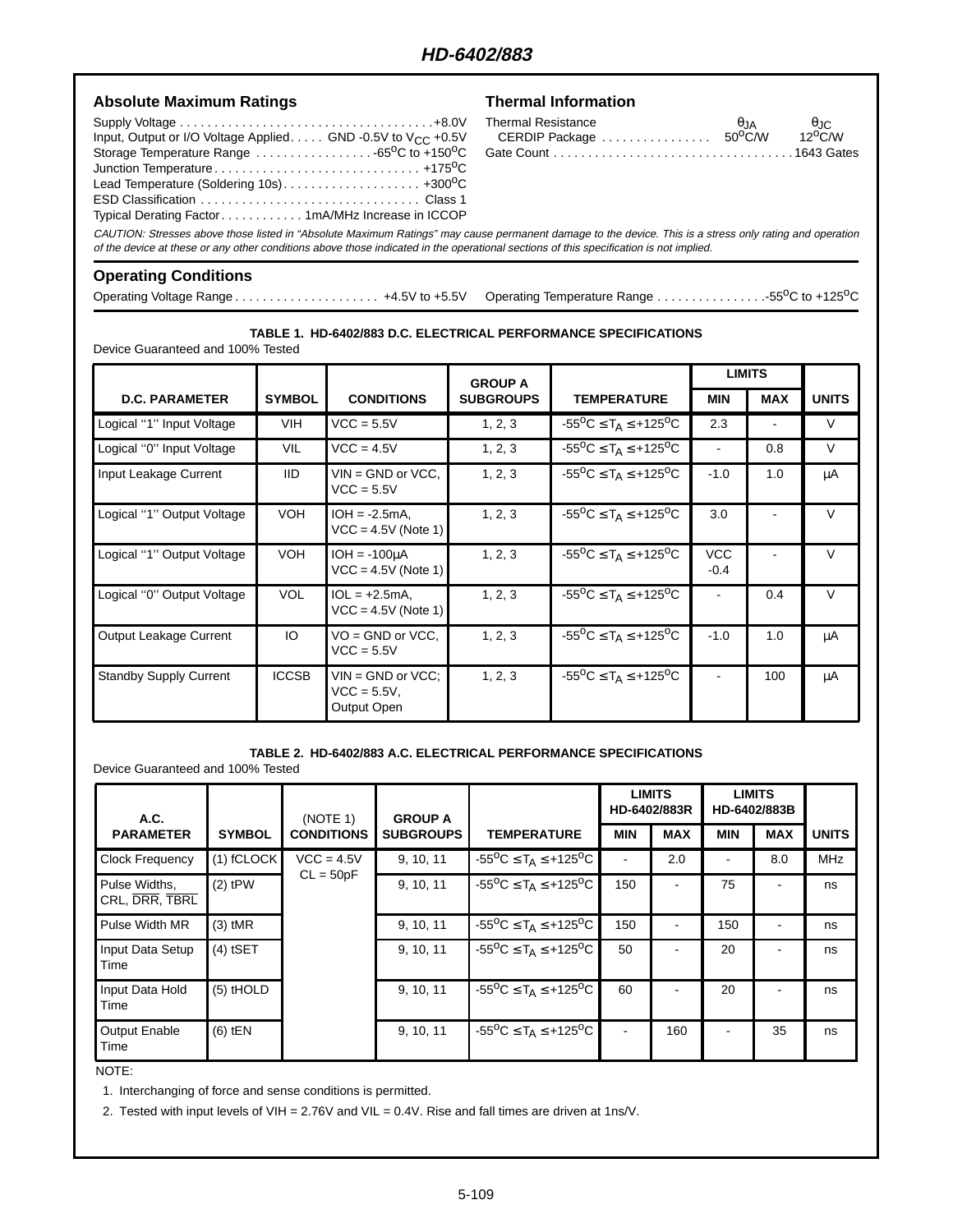| IADLL J. IID-VIVLIVIJ LLLVIINOAL I LNI ONIIANOL OI LOII IVAIIONO |               |                                                                                 |              |                                            |            |            |              |
|------------------------------------------------------------------|---------------|---------------------------------------------------------------------------------|--------------|--------------------------------------------|------------|------------|--------------|
|                                                                  |               |                                                                                 |              | <b>LIMITS</b>                              |            |            |              |
| A.C. PARAMETER                                                   | <b>SYMBOL</b> | <b>CONDITIONS</b>                                                               | <b>NOTES</b> | <b>TEMPERATURE</b>                         | <b>MIN</b> | <b>MAX</b> | <b>UNITS</b> |
| Input Capacitance                                                | <b>CIN</b>    | $f = 1$ Mhz                                                                     |              | $T_A = +25$ <sup>o</sup> C                 |            | 25.0       | pF           |
| <b>Output Capacitance</b>                                        | CO.           | All Measurements are<br>Referenced to Device GND                                |              | $T_A = +25$ <sup>o</sup> C                 |            | 25.0       | pF           |
| <b>Operating Supply Current</b>                                  | <b>ICCOP</b>  | $VCC = 5.5V$ ,<br>Clock Freq. = 2MHz,<br>$VIN = VCC$ or $GND$ ,<br>Outputs Open |              | $-55^{\circ}C \leq T_A \leq +125^{\circ}C$ | ٠          | 2.0        | mA           |

### **TABLE 3. HD-6402/883 ELECTRICAL PERFORMANCE SPECIFICATIONS**

NOTE:

1. The parameters listed in Table 3 are controlled via design or process parameters and are not directly tested. These parameters are characterized upon initial design and after major process and/or design changes.

| <b>CONFORMANCE GROUPS</b> | <b>METHOD</b> | <b>SUBGROUPS</b>              |
|---------------------------|---------------|-------------------------------|
| <b>Initial Test</b>       | 100%/5004     |                               |
| <b>Interim Test</b>       | 100%/5004     | 1, 7, 9                       |
| <b>PDA</b>                | 100%          |                               |
| <b>Final Test</b>         | 100%          | 2, 3, 8A, 8B, 10, 11          |
| Group A                   |               | 1, 2, 3, 7, 8A, 8B, 9, 10, 11 |
| Group C and D             | Samples/5005  | 1, 7, 9                       |

#### **TABLE 4. APPLICABLE SUBGROUPS**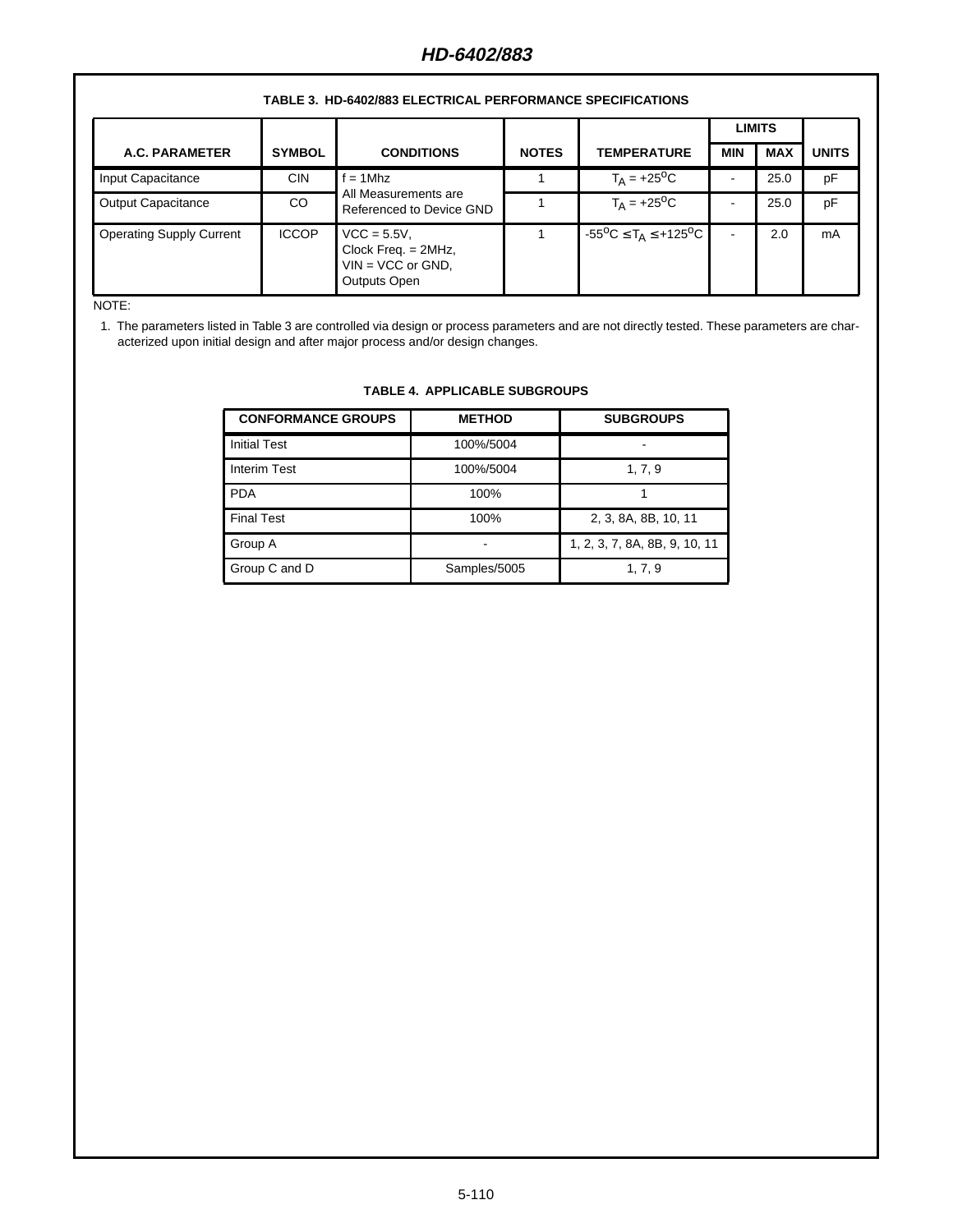